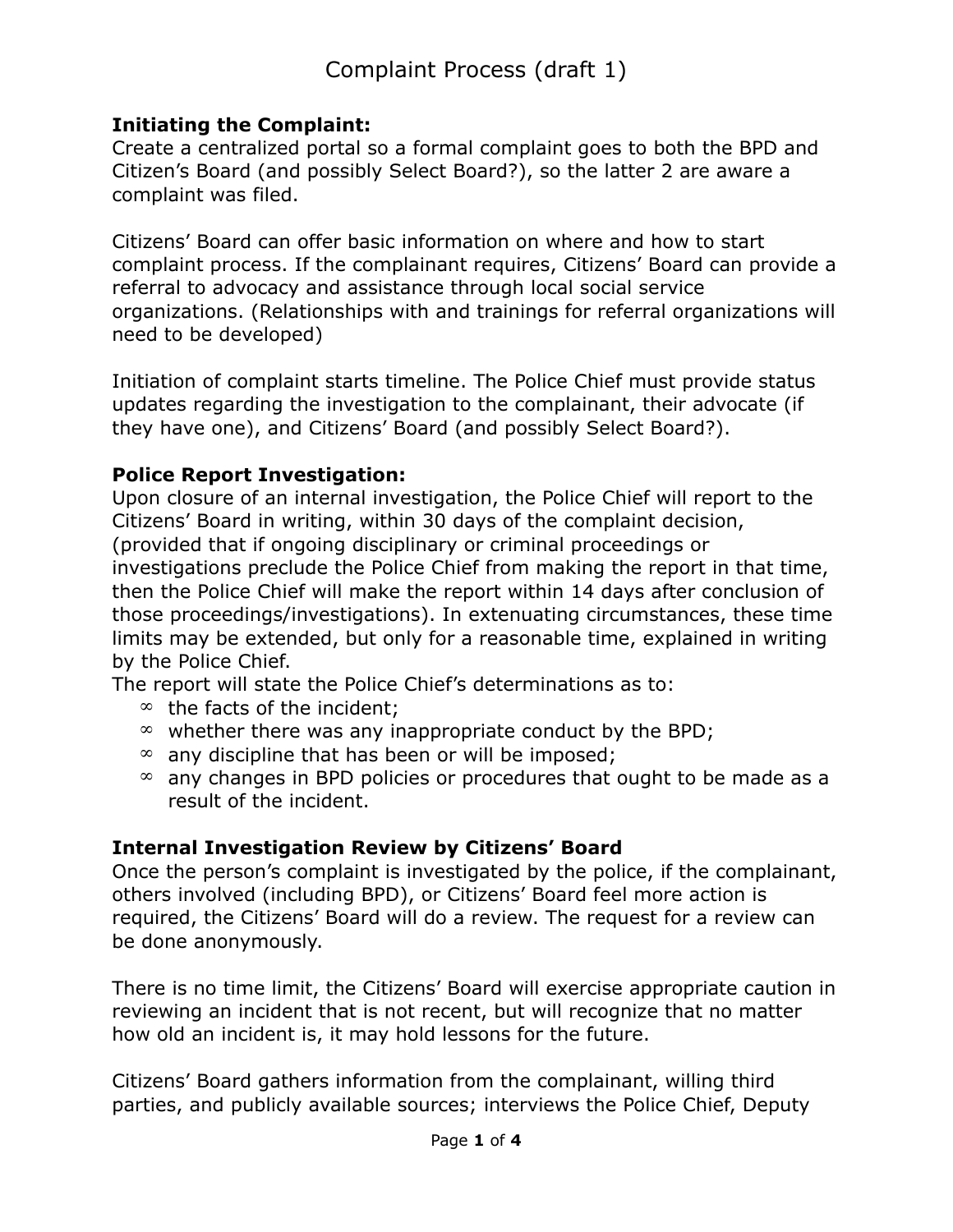Police Chief, or Professional Standards Section Lieutenant. The Citizens' Board may, during the course of its investigation, request additional information from any source.

The BPD will make available to two or three designated Citizens' Board members (called "Information Managers"), all records, data, and other requested information relevant to the complaint. The Information Managers will not disclose confidential information or records and will be subject to the same penalties as the legal custodian of the information or records for any unlawful or unauthorized disclosure. The Information Managers will work with the Police Chief, Town Attorney, Town Manager, Town Information Technology Any Citizens' Board member, liaison or advocate who has access to the details of the complainant's identity will sign appropriate confidentiality agreements.

Should the Police Chief and/or Town Manager fail to respond, the Selectboard will compel response. If they *cannot* respond, the chief will offer an explanation to the Selectboard and Citizens' Board in writing as to why.

#### **Response to Review**

When the Citizens' Board has completed its review of an incident, it will issue a report to the Police Chief, the Town Manager, and the Town Attorney. Except in cases filed anonymously, the Citizens' Board will also issue its report to the complainant, and, in most cases, it will issue its report to the public.

The Citizens' Board's final report about an incident will state its conclusions, including:

- $\infty$  whether under the facts and circumstances there was any inappropriate conduct by the police;
- $\infty$  what the response of the BPD and, if appropriate, of the Town, should be or should have been;
- $\infty$  any items discovered in the review that would add an additional ground for complaint to what had originally been filed; and
- $\infty$  any changes in policies or procedures that ought to be made as a result of the incident.

Citizens' Board could also offer many out-of-the-box modes to resolve complaints, including but not limited to:

 $\infty$  facilitating sessions in which persons involved in the incident and others with an interest in it (including representatives of the BPD) can participate on a voluntary basis, the aim being to achieve fuller mutual understanding without recrimination.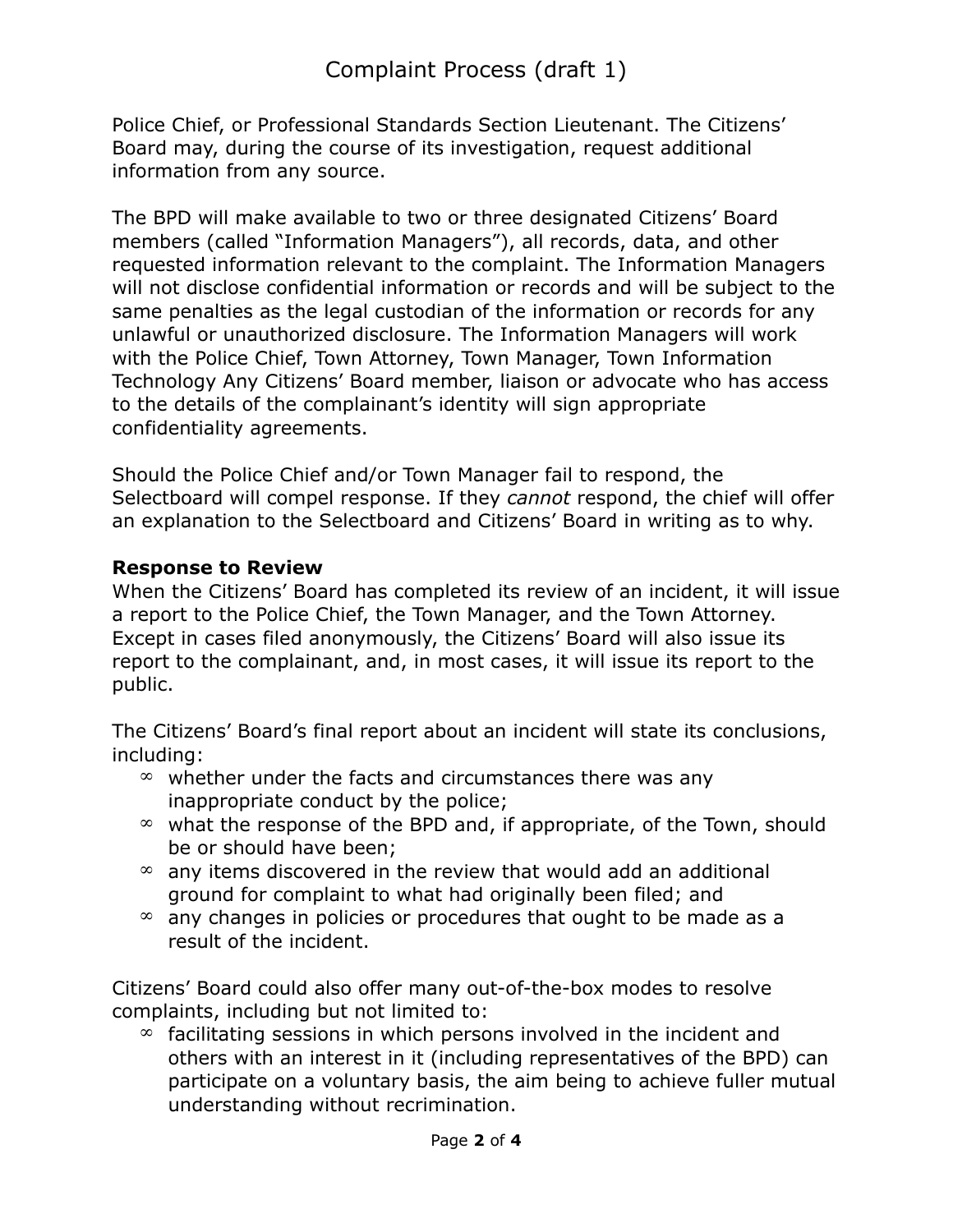- $\infty$  establishing a dispute resolution process If a complainant so requests it, or provide opportunities to discuss the report.
- $*$  Hosting forums and listening sessions

Following any of these, the Citizens' Board may, if it deems it appropriate, issue a supplemental report. Of course, these kinds of solutions would only be implemented with the full agreement and buy-in from those involved, and with full confidentiality assured

If the Citizens' Board's final report recommends action by the Police Chief or the Town Manager, the person to whom the recommendation is directed will respond to the Citizens' Board in writing, and will endeavor to respond within 30 days or a reasonable time frame. The response will state with particularity

- $\infty$  the extent to which the Town/BPD accepts the recommendations;
- $\infty$  the actions, if any, that the Town/BPD has taken or will take in acting on the recommendations; and
- $\infty$  to the extent that the Town/BPD does not accept the recommendations, the reasons why.

#### **Data**

- $\infty$  The Citizens' Board will develop a system for classifying complaints received by the Citizens' Board by the type of misconduct alleged
- $\infty$  Citizens' Board, in conjunction with BPD, will develop a system for recording and tracking informal complaints that come through other sources besides the formal written complaint process.
- $\infty$  Citizens' Board will issue an annual report containing the number and type of complaints, which also covers response, patterns, outcomes and solutions

# **Prohibition Against Retaliation and Intimidation.**

Retaliation, threatened retaliation, and intimidation of a complainant or witness, or any other person involved in a review by a Town employee or Board member against anyone for their involvement in the complaint or incident review process is strictly prohibited.

- $\infty$  Violation of Town policy prohibiting retaliation and intimidation will be regarded as a separate and distinct incident, regardless of any action taken with respect to the underlying incident.
- $\infty$  Violation of this policy may result in discipline, up to and including termination of employment. When the BPD informs a police officer of a complaint in accordance with the collective bargaining agreement, the